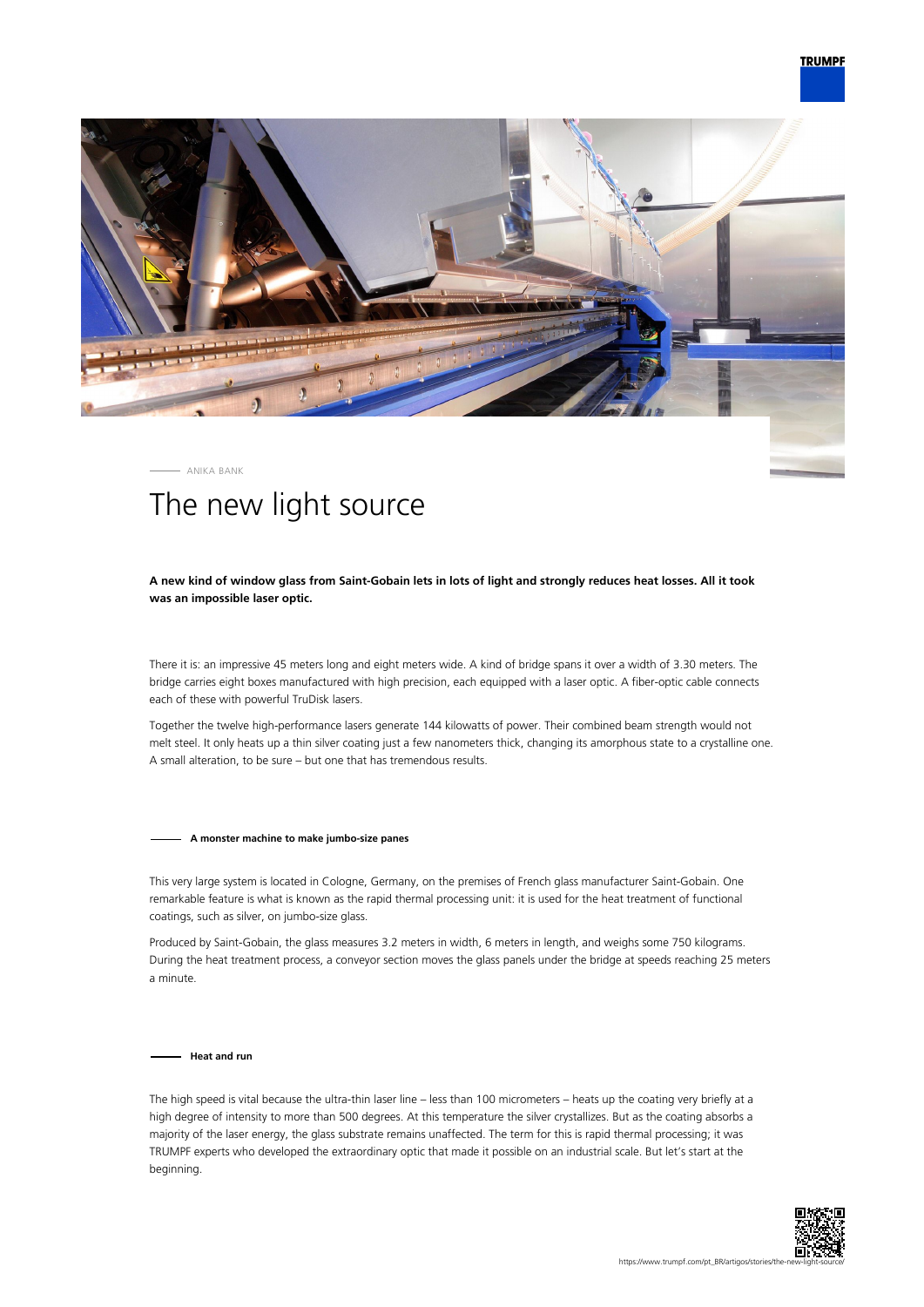

Laws dictate that window glass must use what is known as low-emissivity, or low-e, glass. This is glass coated with an ultrathin sputtered metal coating, such as silver encapsulated in-side a precise sequence of layers to impart all required functions.

The functional layer reflects infrared rays in both directions, inwards and outwards; in other words, it reduces the glass's emissivity while allowing heat to remain inside the house and ensuring considerable transmission of visible light.

## **Sounds simple, but …**

As long as ten years ago, Saint-Gobain launched a project aimed at developing glass that fulfilled the statutory energyefficiency requirements of triple glazing but was as transparent as double glazing. The experts were sure this could be done by changing one element: if the silver coating on glass could be changed from an amorphous state to a crystalline one, its conductivity would increase by around 20 percent – as would its insulating effect. Sounds easy, but it's not.

## **Theory shattered by reallity?**

Coatings are in an amorphous state when they are applied in cold environments. They must be crystallized during a subsequent thermal process. While this is being done, the temperature of the glass substrate must remain under 150 degrees so that the glass can be easily processed further.

Lorenzo Canova, RTP project leader at Saint-Gobain Glass Germany, says: "We were sure that a short, high burst of heat that heats only the coating and not the glass substrate can be accomplished only using a laser with high efficiency." The glass specialists developed a laboratory facility with a complex laser unit as its centerpiece. Using rapid thermal processing, they created a procedure that enabled them to verify their chosen approach. So far, so good.



An ultrathin laser line — thinner than 100 micrometers — briefly heats the functional coating on sheets of glass to over 500 degrees. Image: Ralf Kreuels



Heating the glass coating very briefly to a high temperature is an essential part of the hardening process. The glass experts at Saint-Gobain spent five years working on their rapid thermal processing method. Image: Ralf Kreuels

But making this system suitable for industrial use proved to be a technical impossibility. "We got in touch with Manz, a hightech machine manufacturer in Reutlingen," Canova explains. The experts there eventually brought TRUMPF on board – and a four-year development partnership got under way.

Saint-Gobain was clear about what it needed its partners to provide: the solution had to be robust, suitable for industrial use, cost-effective and compatible with typical glass sizes.

#### **Live data collection**

The Manz employees involved in the project start by working on the development of a new conveyor path and added it to an existing unit in Cologne. "We had never designed such a jumbo-sized and highly accurate glass conveyor.

The biggest challenge was achieving consistently high synchronization, which is crucial to the laser process," explains Axel Zemler, senior mechanical-design engineer at Manz. During a six-month live test run, the specialists in Reutlingen together

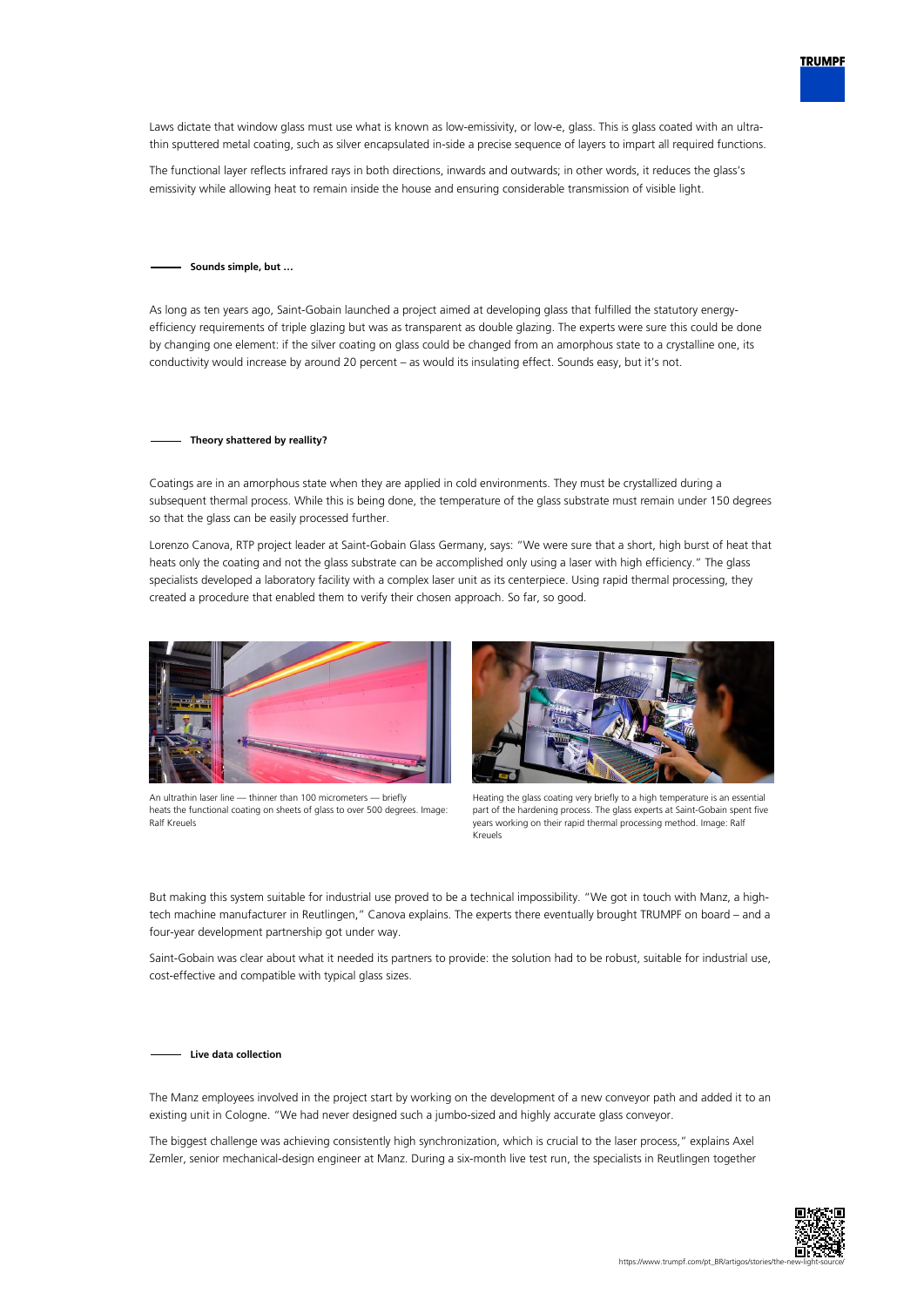

with Saint-Gobain teams collected and evaluated data for the construction of the new system. This data was also crucial for the developers at TRUMPF.

Michael Lang, from microtechnology industry management at TRUMPF, says: "It was our job to deliver the lasers and optics, because it was clear that several would be needed. It's simply a technical impossibility to create such a long line with one single optic. No machine in the world could make lenses and reflectors with these dimensions." Using the data collected in Manz as well as Saint-Gobain's process and product expertise, the laser experts set to work.

## **Tamed beam**

Although the core team of five employees could rely on the combined laser expertise of their colleagues from Schramberg and Ditzingen, there were two problems that pushed them to their limits. As Lang describes it, "We needed to guarantee a laser beam that was extremely homogeneous; that is, within a range of plus/minus five percent. If heat is applied unevenly, the coating is very unforgiving and immediately goes streaky."

But not just that: homogeneity also had to be guaranteed in the areas where the laser beams from two adjacent optics meet each other.

## **Drop the beam to catch the waves**

To ensure an unusually high level of individual beam uniformity, the team developed a new kind of optic in which the laser beam is especially formed until it has achieved the necessary uniformity. Lang explains, "An optic like this didn't exist before. It's built around core TRUMPF know-how."

The optic features an impressively low line width and a high depth of field, and it can be used with the most powerful lasers available on the market. For homogeneous transitions between the individual beams, the TRUMPF experts resorted to a procedure that has been mastered by just a few in the industry: wave optics simulation.

He continues: "We took our expertise to the next level in this project. That was the only way we were able to understand the interference effects at the ends of the line segment – by means of precise mathematical calculation – and to check that the homogeneous beam path could be reproduced across the full width of the glass."

#### **Safely shielded**

The laser process was tested on a model system at Saint-Gobain's development center in Thourotte in northern France, and only then – to some extent in parallel – transferred to the industrial pilot machine.

The extremely highpower levels of the laser line meant the mechanical engineers at Manz had to equip the inline system with certain extras. Along with the high-precision conveyor section, they supplied the bridge with the boxes housing the optics.



# **"Thanks to the new process, we are in a position to create brand-new products."**

Lorenzo Canova, project manager for rapid thermal processing at Saint-Gobain

The process called for maximum manufacturing precision. "The laser light shield we had to install around the laser line was a first for us," Zemler explains. Beam traps, as they are known, are located both underneath and above the conveyor section.

He adds, "Depending on the coating type, the laser beam either goes through the glass and must be captured and cooled down below it, or is reflected back from the surface. In that case, you need the protection on top."